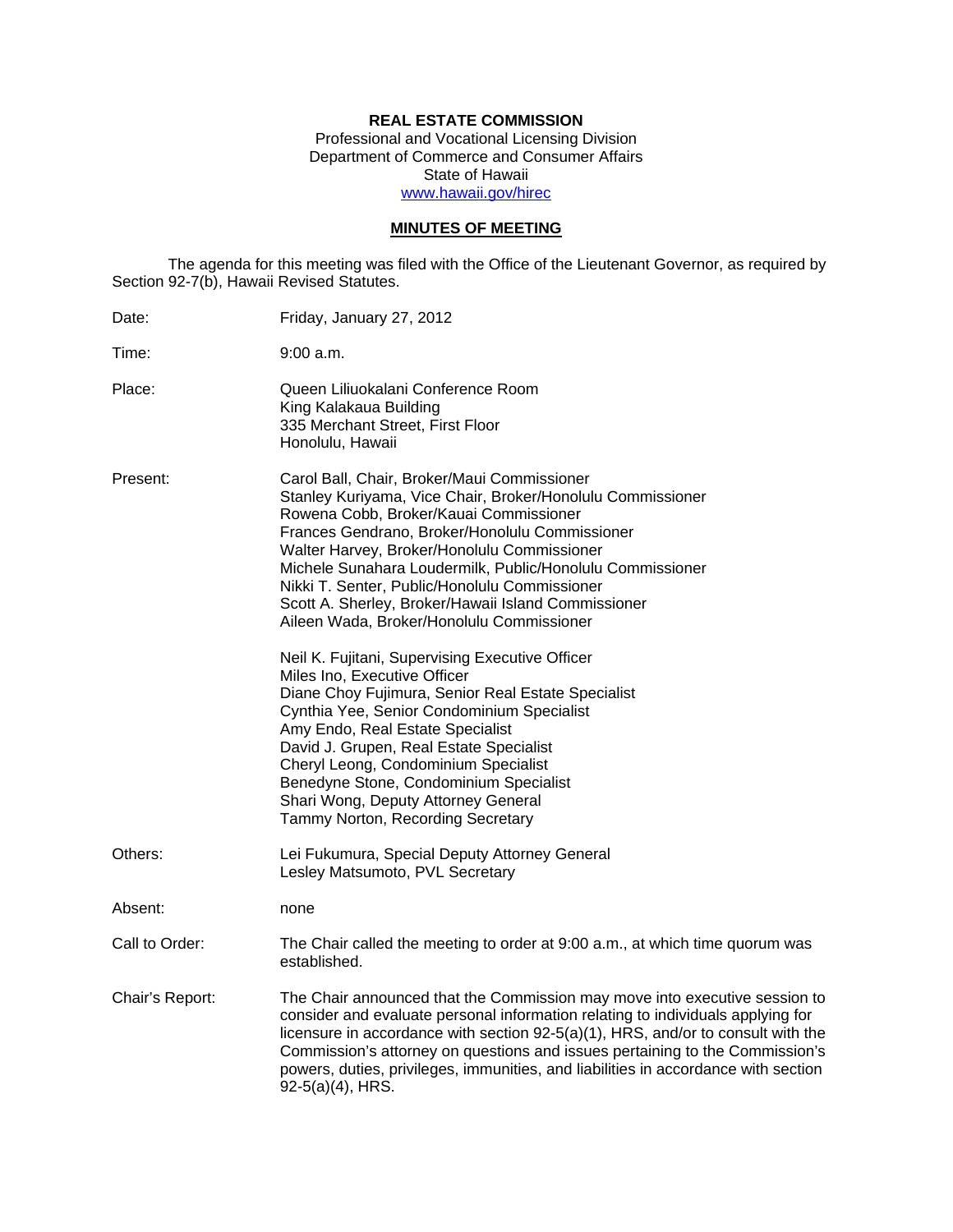| <b>Real Estate Commission</b><br>Minutes of the January 27, 2012<br>Page 2 |                                                                                                                                                                                                                                                                                                                                                                                                                                                      |  |  |  |
|----------------------------------------------------------------------------|------------------------------------------------------------------------------------------------------------------------------------------------------------------------------------------------------------------------------------------------------------------------------------------------------------------------------------------------------------------------------------------------------------------------------------------------------|--|--|--|
| <b>Supervising Executive</b><br>Officer's Report:                          | The Supervising Executive Officer ("SEO") informed the Commissioners that the<br>original applications with any original associated documents to be considered at<br>the meeting were available for review.                                                                                                                                                                                                                                          |  |  |  |
|                                                                            | Commissioners were reminded of the State's parking pass procedures and<br>cautioned of the difficulty in finding parking at the designated areas due to the<br>Legislature being in session.                                                                                                                                                                                                                                                         |  |  |  |
|                                                                            | With the start of the 2012 Legislative session, staff will be working with the<br>Commission and committee chairs to solicit comments on the related measures.                                                                                                                                                                                                                                                                                       |  |  |  |
|                                                                            | <b>Minutes of Previous Meeting</b>                                                                                                                                                                                                                                                                                                                                                                                                                   |  |  |  |
|                                                                            | Upon a motion by Commissioner Sherley, seconded by Commissioner<br>Gendrano, it was voted on and unanimously carried to accept the minutes of the<br>December 16, 2011, meeting as distributed.                                                                                                                                                                                                                                                      |  |  |  |
| Licensing $-$<br>Ratification:                                             | Upon a motion by Commissioner Gendrano, seconded by Commissioner<br>Loudermilk, it was voted on and unanimously carried to ratify the attached list.                                                                                                                                                                                                                                                                                                 |  |  |  |
|                                                                            | There being no applicants present, the agenda was taken out of order.                                                                                                                                                                                                                                                                                                                                                                                |  |  |  |
| Chapter 91, HRS,<br>Adjudicatory<br>Matters:                               | The Chair called for a recess from the meeting at 9:05 a.m., to discuss and<br>deliberate on the following adjudicatory matters, pursuant to Chapter 91, HRS:                                                                                                                                                                                                                                                                                        |  |  |  |
|                                                                            | In the Matter of the Real Estate License of Donald Leighton Garwood a.k.a.<br>Donald L. Garwood, a Real Estate Broker; REC 2011-57-L                                                                                                                                                                                                                                                                                                                 |  |  |  |
|                                                                            | Upon a motion by Commissioner Kuriyama, seconded by Commissioner Sherley,<br>it was voted on and unanimously carried to accept the settlement agreement.                                                                                                                                                                                                                                                                                             |  |  |  |
|                                                                            | In the Matter of the Real Estate Salesperson's License of Casey Paet; REC<br>2011-285-L                                                                                                                                                                                                                                                                                                                                                              |  |  |  |
|                                                                            | Upon a motion by Commissioner Loudermilk, seconded by Commissioner<br>Sherley, it was voted on and unanimously carried to accept the settlement<br>agreement.                                                                                                                                                                                                                                                                                        |  |  |  |
|                                                                            | In the Matter of the Real Estate Broker's License of Judy Taong, f.k.a. Judy<br>M. Soon; REC 2008-257-L, REC 2008-283-L, REC 2009-167-L (consolidated)                                                                                                                                                                                                                                                                                               |  |  |  |
|                                                                            | Upon a motion by Commissioner Gendrano, seconded by Commissioner<br>Kuriyama, it was voted on and unanimously carried to approve the final order.                                                                                                                                                                                                                                                                                                    |  |  |  |
|                                                                            | Following the Commission's review, deliberation, and decisions in these matters,<br>pursuant to Chapter 91, HRS, the Chair announced that the Commission was<br>reconvening its scheduled meeting at 9:15 a.m.                                                                                                                                                                                                                                       |  |  |  |
| Licensing $-$<br>Applications:                                             | The SEO informed the Commissioners that the information provided to the<br>Commissioners is related only to the issue that is before the Commission for<br>consideration. The other materials submitted are available for the<br>Commissioners review should they desire to review it. If the applicants have an<br>issue, which is personal in nature, they have the right to request that their<br>application be considered in executive session. |  |  |  |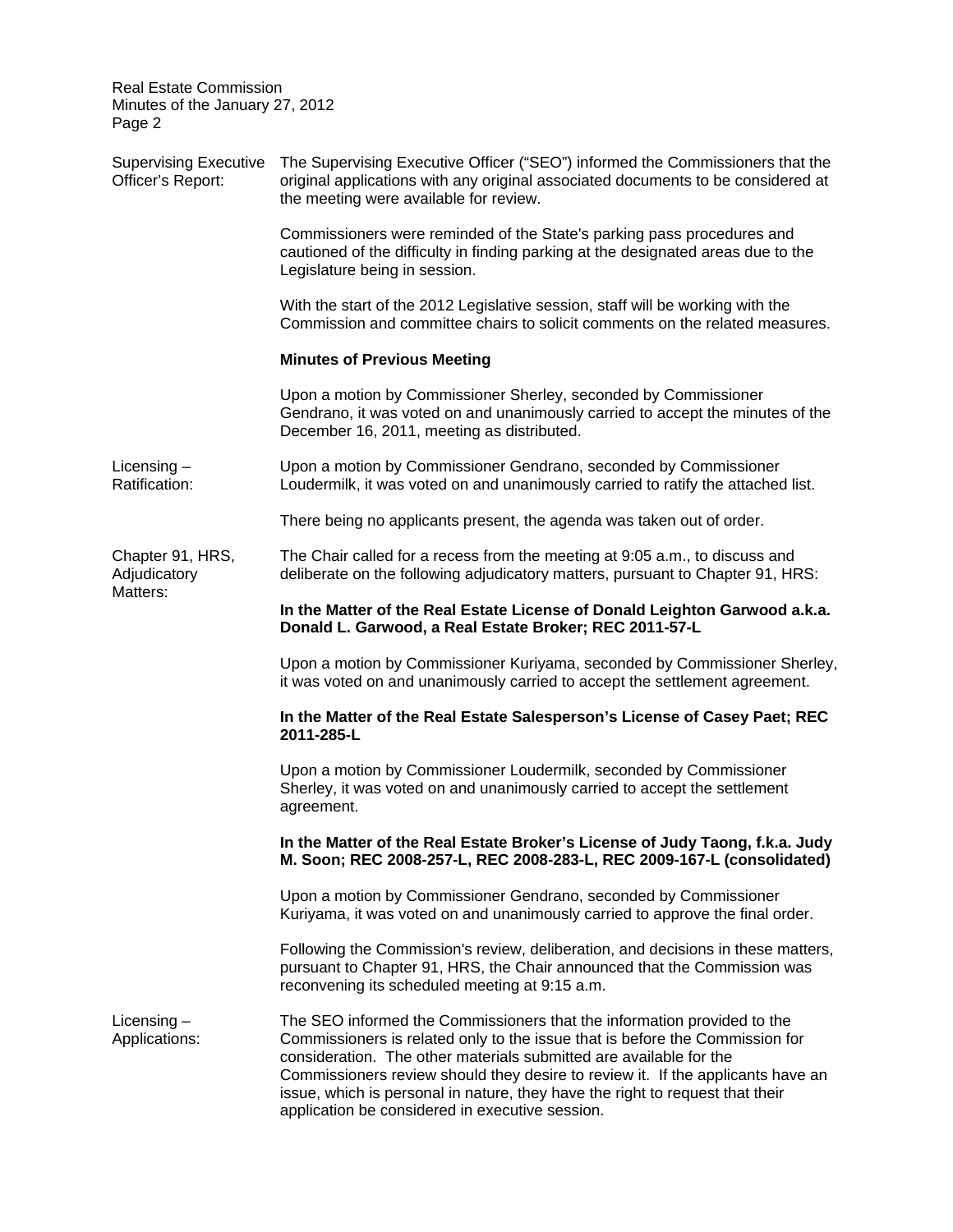Executive Session: Upon a motion by Commissioner Sherley, seconded by Commissioner Gendrano, it was voted on and unanimously carried to enter into executive session, pursuant to section 92-5(a)(1), HRS, "To consider and evaluate personal information, relating to individuals applying for professional or vocational licenses cited in section 26-9 or both;" and pursuant to section 92- 5(a)(4), HRS, "To consult with the board's attorney on questions and issues pertaining to the board's powers, duties, privileges, immunities, and liabilities."

> Upon a motion by Commissioner Harvey, seconded by Commissioner Sherley, it was voted on and unanimously carried to move out of executive session.

#### **Thomas Dugan**

After review of the information presented by the applicant, Commissioner Loudermilk moved to approve the real estate salesperson's license of Thomas Dugan, with conditions. Commissioner Harvey seconded the motion. The motion was voted on and unanimously carried.

## **Jonathan T. Troupe**

After review of the information presented by the applicant, Commissioner Harvey moved to approve the real estate salesperson's license of Jonathan T. Troupe. Commissioner Sherley seconded the motion. Commissioner Wada voted nay. Commissioners Ball, Senter, Harvey, Sherley, Cobb, Gendrano, Loudermilk and Kuriyama voted aye. The motion carried.

#### **Victoria Rudzek**

After review of the information presented by the applicant, Commissioner Harvey moved to approve the real estate broker's license of Victoria Rudzek. Commissioner Senter seconded the motion. The motion was voted on and unanimously carried.

#### **James P. Wolfinger**

After review of the information presented by the applicant, Commissioner Harvey moved to approve the real estate broker's license of James P. Wolfinger. Commissioner Senter seconded the motion. The motion was voted on and unanimously carried.

#### **Kenneth P. Barnett**

After review of the information presented by the applicant, Commissioner Harvey moved to deny the real estate broker license of Kenneth P. Barnett, based on sections 467-8(a)(3) and 436B-19(1),(8), Hawaii Revised Statutes. Commissioner Sherley seconded the motion. The motion was voted on and unanimously carried.

## **SC Realty, LLC**

After review of the information presented by the applicant, Commissioner Sherley moved to approve the real estate Limited Liability Corporation license of SC Realty, LLC. Commissioner Gendrano seconded the motion. The motion was voted on and unanimously carried.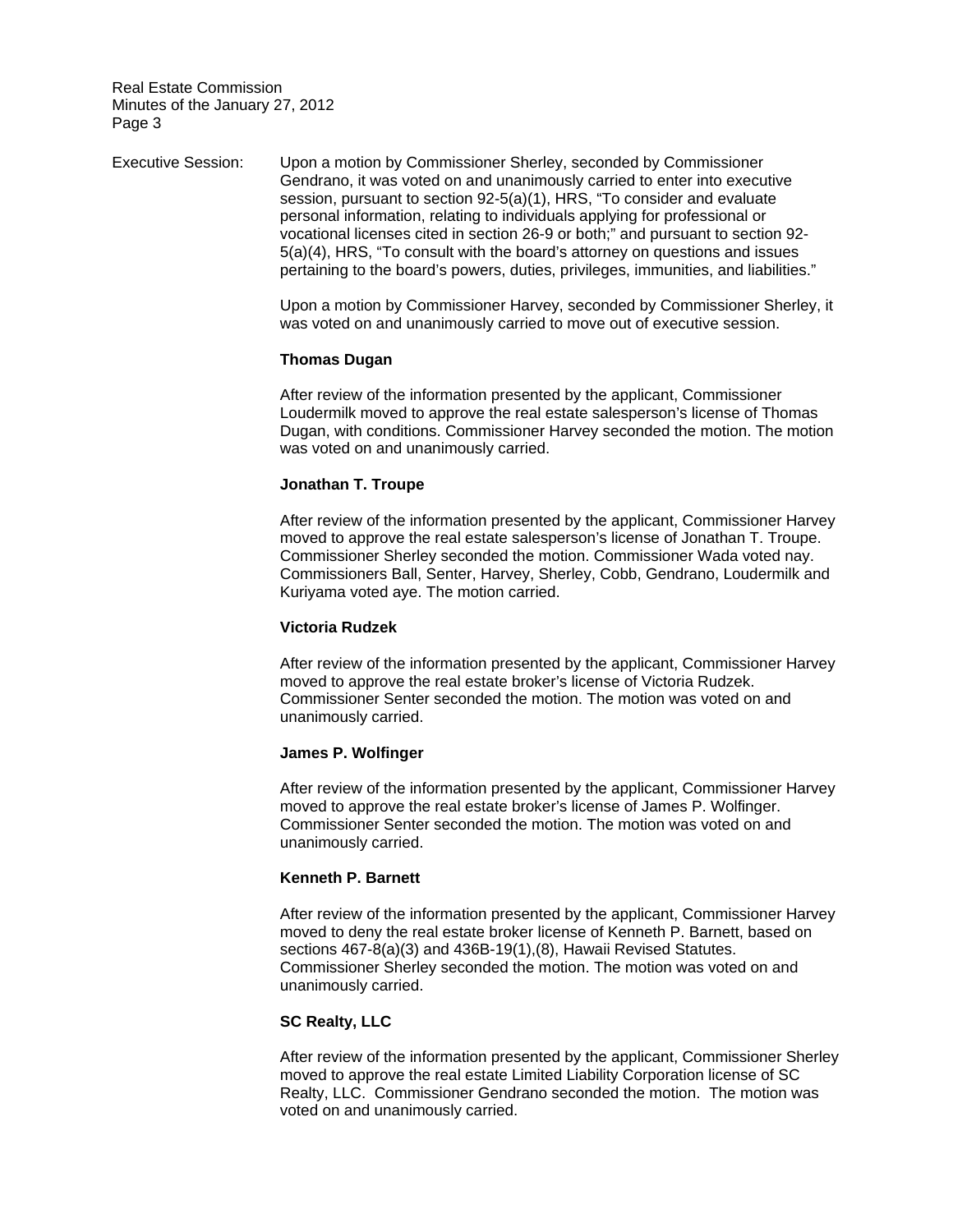| Next Meeting: | Friday, February 24, 2012<br>9:00a.m.<br>Queen Liliuokalani Conference Room<br>King Kalakaua Building<br>335 Merchant Street, First Floor<br>Honolulu, Hawaii |
|---------------|---------------------------------------------------------------------------------------------------------------------------------------------------------------|
| Adjournment:  | With no further business to discuss, the Chair adjourned the meeting at<br>$9:27$ a.m.                                                                        |

# Reviewed and approved by:

/s/ Neil K. Fujitani

Neil K. Fujitani Supervising Executive Officer

\_\_\_\_\_\_\_\_\_\_\_\_\_\_\_\_\_\_\_\_\_\_\_\_\_\_\_

\_\_\_\_\_\_\_\_\_\_\_\_\_\_\_\_\_\_\_\_\_\_\_\_\_\_\_

February 2, 2012

Date

[ X ] Approved as circulated.<br>[ ] Approved with correction Approved with corrections; see minutes of \_\_\_\_\_\_\_\_\_\_\_\_\_\_\_\_ meeting.

NKF:tn120202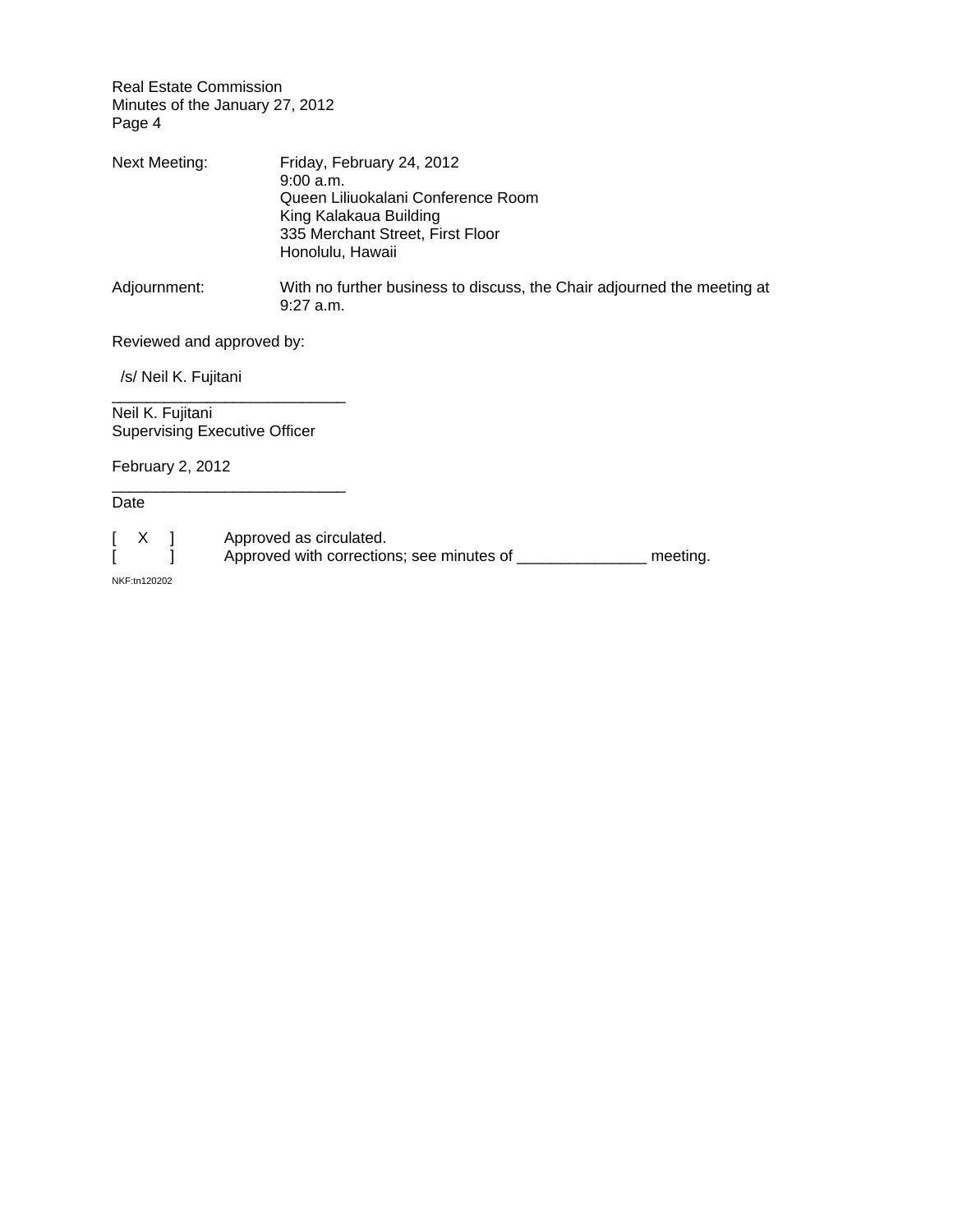## APPROVED APPLICATIONS FOR REAL ESTATE REAL ESTATE COMMISSION MEETING ON JANUARY 27, 2012

| <b>Brokers - Limited Liability Companies and Partnerships</b> | <b>Effective Date</b> |
|---------------------------------------------------------------|-----------------------|
| Real Estate Strategies International, LLC                     | 12/07/11              |
| Atlantic & Pacific Real Estate (US), LLC                      | 12/14/11              |
| Augusto Concepcion, PB                                        |                       |
| Jones Lang LaSalle Brokerage, Inc.                            | 12/15/11              |
| Kirk Horiuchi, PB                                             |                       |
| Jade Dream Properties, LLC                                    | 01/01/12              |
| Tawny Jade Bergman, PB                                        |                       |
| Volcano Isle Properties, LLC                                  | 01/01/12              |
| Lance Hamasaki, PB                                            |                       |
| Park Realty, LLC                                              | 01/03/12              |
| Peter Jin Park, PB                                            |                       |
| Jett, LLC dba Hawaii 5 0 Realty                               | 01/10/12              |
| Donna Whitmyer, PB                                            |                       |
| Platinum Properties Hawaii, LLC                               | 01/13/12              |
| Rohn T. Stark, PB                                             |                       |
| Brokers - Corporations and Partnerships                       | <b>Effective Date</b> |
| <b>Frontier Investment Corporation</b>                        | 12/30/11              |
| Sandra Parmley, PB                                            |                       |
|                                                               |                       |
| Brokers - Sole Proprietor                                     | <b>Effective Date</b> |
| Russell W. Rodgers                                            | 12/01/11              |
| <b>Gordon William Crabtree</b>                                | 12/05/11              |
| Jean A. Santos                                                | 12/06/11              |
| Calvert Chun dba Calvert Chun Realty                          | 12/06/11              |
| Thomas S. Anderson                                            | 12/08/11<br>12/13/11  |
| Dawn Moore dba Moore & Moore Properties                       |                       |
| Martin H. McGee                                               | 12/15/11              |
| Lynda D. Carroll                                              | 12/15/11              |
| Ryan Lewis Eck                                                | 12/21/11              |
| Darcia Ida Boyd                                               | 12/22/11              |
| Craig S. Becker                                               | 12/22/11              |
| Neil P. Petagno                                               | 12/28/11              |
| Steven M. Cohen                                               | 12/29/11              |
| Norman K.L. Kong                                              | 01/02/12              |
| Jeffrey A. Davis                                              | 01/06/12              |
| Holly G. Crouse dba Maui Rental Connections                   | 01/04/12              |
| Limited Liability Companies and Partnerships Name             | <b>Effective Date</b> |
| Premier Properties fka Premiere Properties                    | 12/19/11              |
|                                                               |                       |
| <b>Corporation Name</b>                                       | <b>Effective Date</b> |
| Jones Lang LaSalle Brokerage, Inc.                            | 12/15/11              |
| Kirk Horiuchi, PB                                             |                       |
| Momi o Mo'o, Inc.                                             | 12/16/11              |
| Juliana Cherry, PB                                            |                       |
| <b>Trade Name</b>                                             | <b>Effective Date</b> |
| Westminster Realty, Inc. dba Maui Paradise Real Estate        | 12/06/11              |
| Lincoln Henry Gill dba Broker One Real Estate                 | 12/07/11              |
| Brandongrey, Inc. dba Signature Homes Island Style            | 12/12/11              |
|                                                               |                       |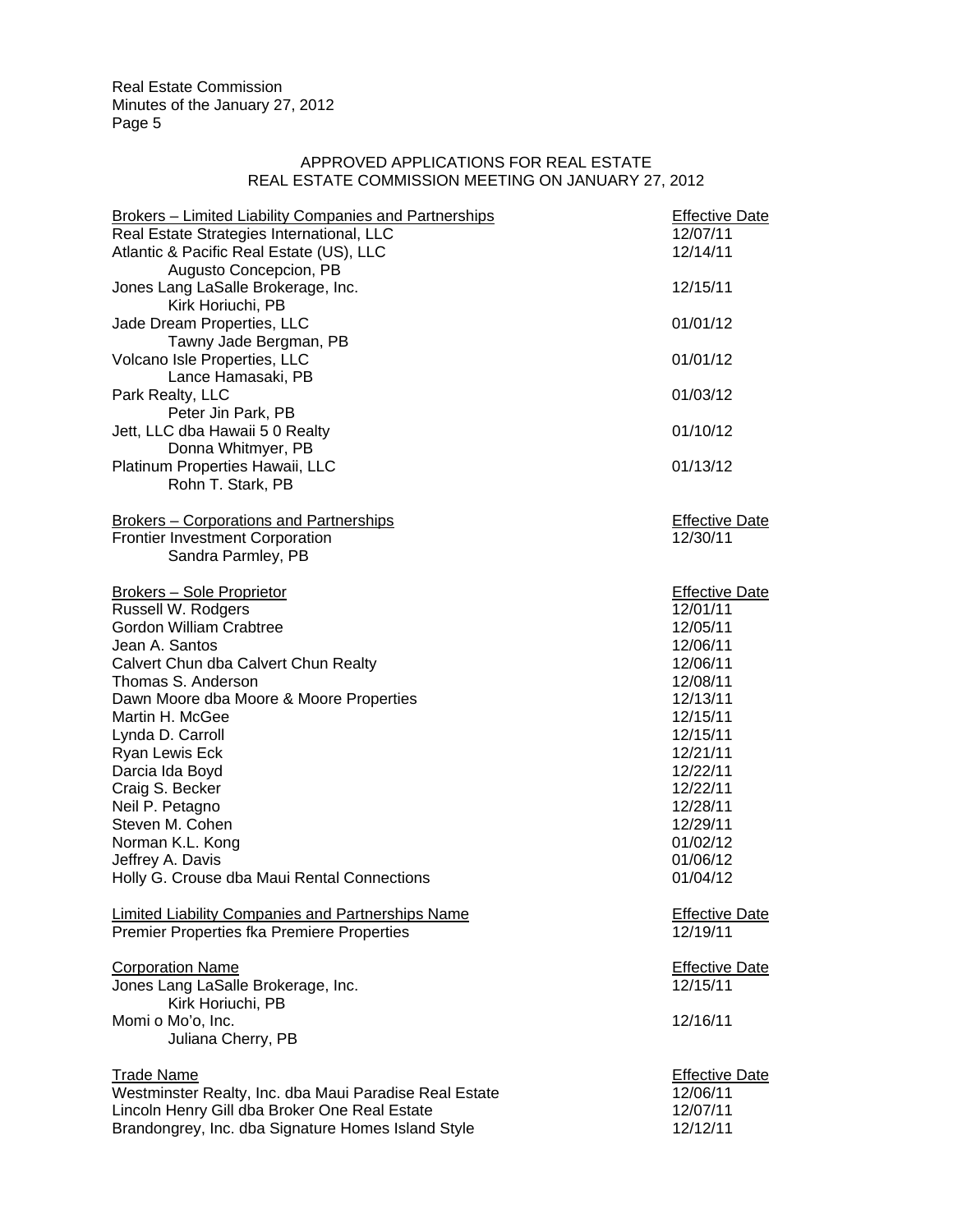| <b>Educational Equivalency Certificate</b>                       | <b>Expiration Date</b> |
|------------------------------------------------------------------|------------------------|
| Claudia Grace Christian                                          | 12/07/13               |
| Roger Asvestas                                                   | 12/12/13               |
| Lawrence Muetz                                                   | 12/12/13               |
| Libby Ellett Tomar                                               | 12/12/13               |
| Salah Ihsan                                                      | 12/13/13               |
| Barbara Pokart Downey                                            | 12/13/13               |
| Gustavo Yniguez                                                  | 12/21/13               |
| <b>Trevor Roy Jones</b>                                          | 12/21/13               |
| Victoria Maria Ferrante                                          | 12/22/13               |
| <b>Brenda Doreen Pratt</b>                                       | 12/22/13               |
| Anthony Michael Abatangelo                                       | 12/27/13               |
| Nicole Rosina Thompson                                           | 01/03/14               |
| <b>William Orion Cottle</b>                                      | 01/03/14               |
| <b>Fabian Evans</b>                                              | 01/04/14               |
| <b>James Raoul Cote</b>                                          | 01/06/14               |
| Sarah Bakewell                                                   | 01/06/14               |
| Johnny A. Ward                                                   | 01/09/14               |
| Linda O'Grady                                                    | 01/09/14               |
| Ken Kiyohara                                                     | 01/11/14               |
| Tamara Lynn Kelich                                               | 01/11/14               |
| Nicholas David Cotton                                            | 01/13/14               |
| <b>Equivalency to Uniform Section of Examination Certificate</b> | <b>Expiration Date</b> |
| Claudia Grace Christian                                          | 12/07/13               |
| Roger Asvestas                                                   | 12/12/13               |
| Lawrence Muetz                                                   | 12/12/13               |
| Gustavo Yniguez                                                  | 12/21/13               |
| <b>Brenda Doreen Pratt</b>                                       | 12/22/13               |
| Anthony Michael Abatangelo                                       | 12/27/13               |
| Nicole Rosina Thompson                                           | 01/03/14               |
| <b>William Orion Cottle</b>                                      | 01/03/14               |
| <b>Fabian Evans</b>                                              | 01/04/14               |
| <b>James Raoul Cote</b>                                          | 01/06/14               |
| Sarah Bakewell                                                   | 01/06/14               |
| Johnny A. Ward                                                   | 01/09/14               |
| Linda O'Grady                                                    | 01/09/14               |
| Ken Kiyohara                                                     | 01/11/14               |
| Tamara Lynn Kelich                                               | 01/11/14               |
| Real Estate Broker Experience Certificate                        | <b>Expiration Date</b> |
| Claudia Grace Christian                                          | 12/07/13               |
| Kimm Midori Hirahara                                             | 12/12/13               |
| Elaine R. Van Dezande                                            | 12/12/13               |
| Libby Ellett Tomar                                               | 12/12/13               |
| Mimi Yi                                                          | 12/15/13               |
| Wendy E.F. Watanabe                                              | 12/19/13               |
| Gustavo Yniguez                                                  | 12/21/13               |
| Donna Gale Pollard                                               | 12/21/13               |
| Kehaulani Breault                                                | 12/21/13               |

Premier Properties fka Premiere Properties 12/19/11